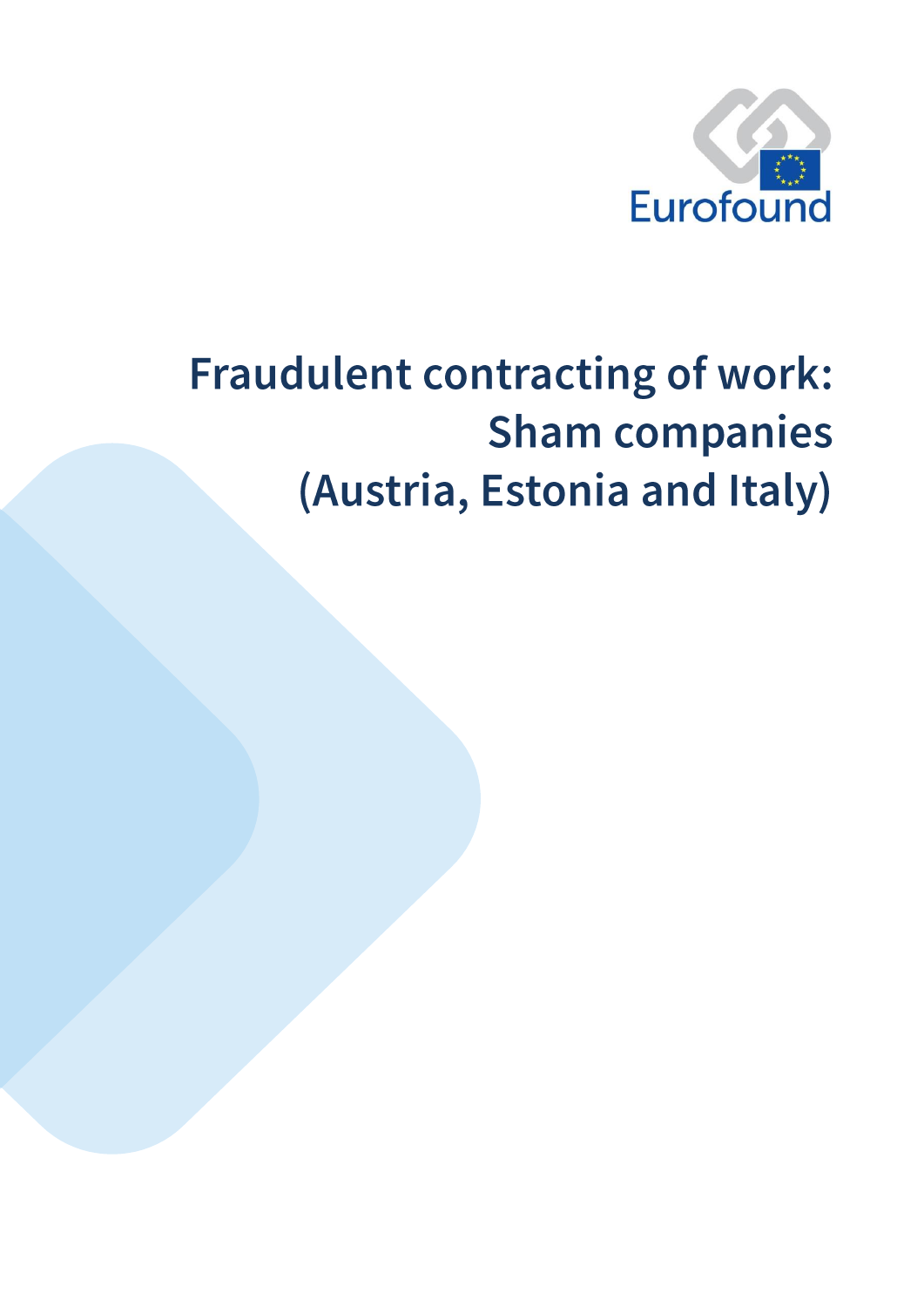# <span id="page-1-0"></span>**Contents**

When citing this report, please use the following wording: Eurofound (2017), Fraudulent contracting of work: Sham comppanies (Austria, Estonia and Italy), Eurofound, Dublin.

Authors: Pablo Sanz de Miguel (Notus), Feliciano Iudicone (Fondazione Brodolini) and Isabella Biletta (Eurofound)

National report contributions provided by Bernadette Allinger (Austria), Märt Masso (Estonia), and Feliciano Iudicone and Francesca Fontanarosa (Italy).

© European Foundation for the Improvement of Living and Working Conditions, 2017

The European Foundation for the Improvement of Living and Working Conditions (Eurofound) is a tripartite European Union Agency, whose role is to provide knowledge in the area of social, employment and work-related policies. Eurofound was established in 1975 by Council Regulation (EEC) No. 1365/75 to contribute to the planning and design of better living and working conditions in Europe.

European Foundation for the Improvement of Living and Working Conditions

Telephone: (+353 1) 204 31 00

Email: information@eurofound.europa.eu

<span id="page-1-1"></span>Web: www.eurofound.europa.eu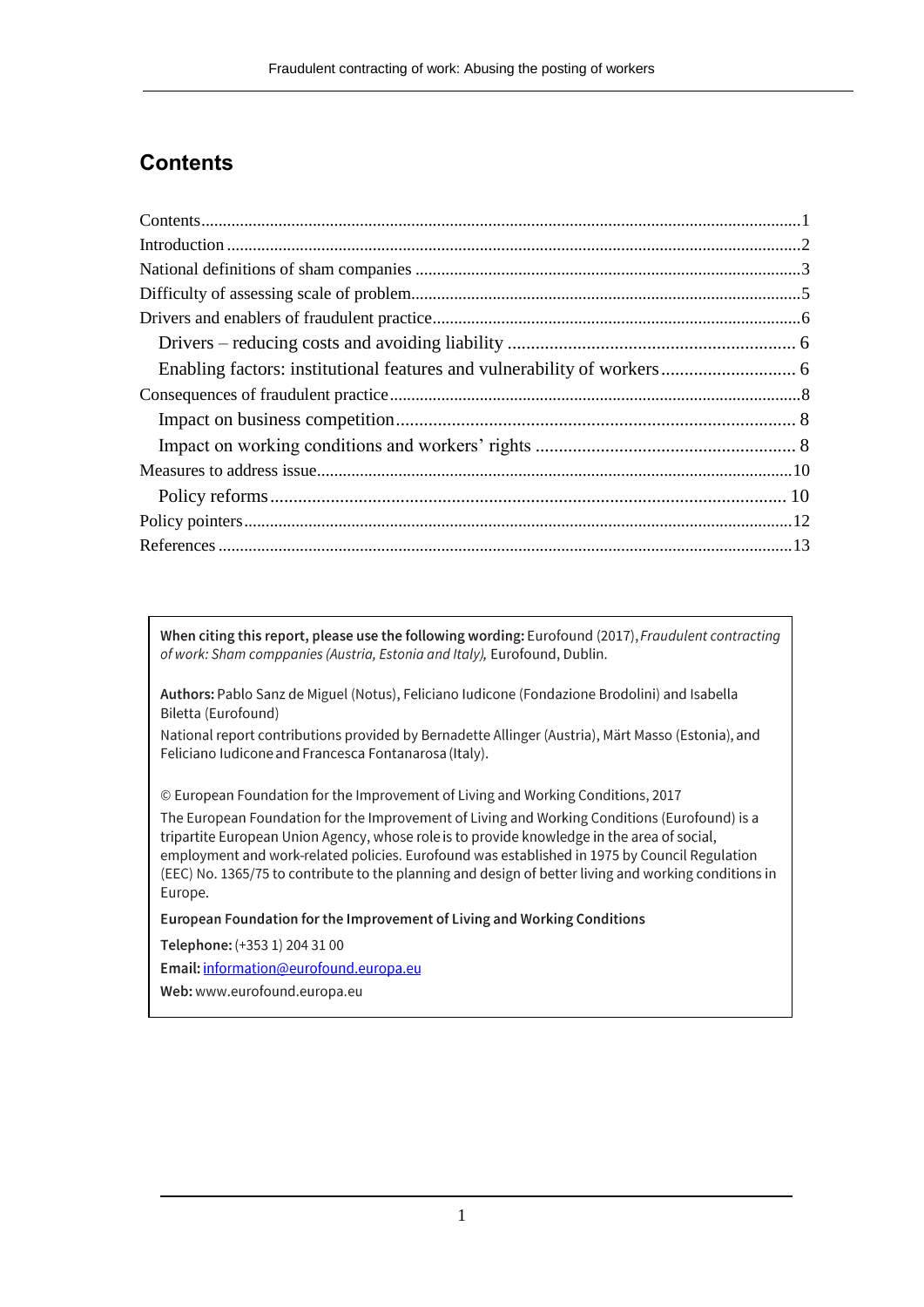## **Introduction**

Among the fraudulent contracting of work practices, one of the most difficult to identify is the creation of sham companies (usually, in another country). Sham companies are essentially new entities created to disguise the real employer.

Creating a company, even abroad, is  $-$  of course  $-$  legal and may well be institutionally and economically advisable. However, when the only purpose of its creation is to benefit from more favourable regulations relating to labour and tax (and not to develop an activity in the country), then questions should be asked about the 'genuine' nature of the company.

The Eurofound study *Exploring the fraudulent contracting of work in the European Union* emphasises that the term 'sham contracting' or 'sham companies' embraces a diversity of fraudulent practices, embedded in different institutional contexts (Eurofound, 2016a). Fraudulent practices are perpetrated for different purposes, the most important of which are to avoid paying, or to save, employment-related taxes and social security contributions, and to evade employers' liability towards employees. Beyond some recent analysis of 'letter-box' companies,<sup>2</sup> there is not much research into sham contracting or sham companies. In addition, EU legislation has not played any role in this respect.

Sham companies share the common goal of disguising the real employer. This can be achieved through different mechanisms such as:

- the creation of companies without assets, generally within subcontracting chains
- commercial or civil law contracts between companies where employees are misrepresented as contractors or company owners
- workers' cooperatives, where workers lack actual control over the organisation's decisions.

1

 $<sup>1</sup>$  The term 'bogus company' is also used to cover illicit or illegal situations where enterprises without</sup> any assets or actual entrepreneurial activities are created, with the goal of laundering money coming from illegal activities. This information sheet does not consider these practices, limiting its coverage to legal activities.

 $2$  See, for instance Cremers (2014) and references therein.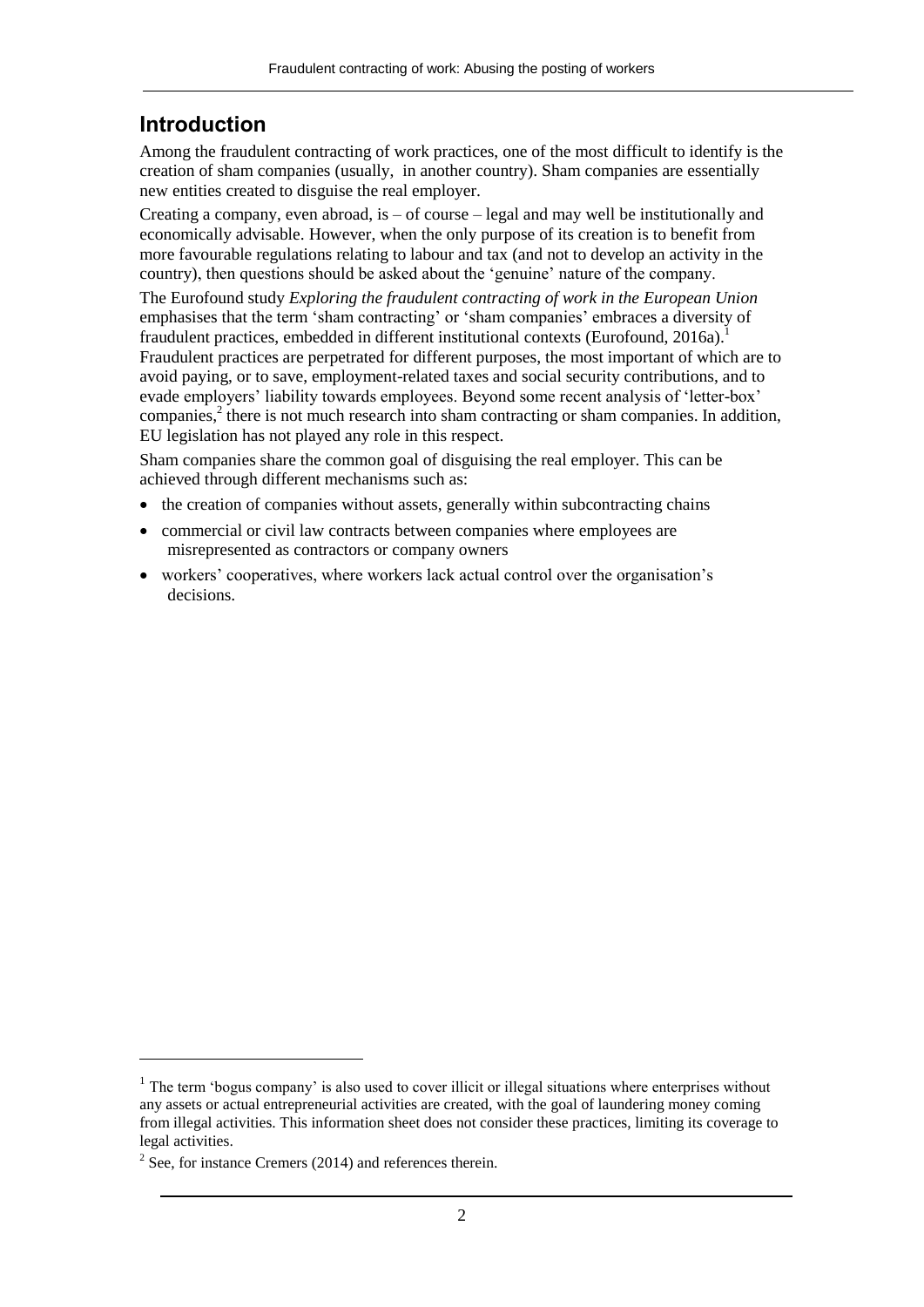## <span id="page-3-0"></span>**National definitions of sham companies**

The way sham companies are created makes it particularly difficult to identify them and so understand their full impact. The three countries under discussion in this information sheet (Austria, Estonia and Italy) display considerable diversity in their definitions of sham companies and in their attempts to combat these practices.

In **Austria,** the term 'sham' or 'bogus' companies (*Scheinfirmen*) refers to companies without assets (that is, letter-box companies, often with registered offices in empty basements or storage rooms). These serve the purpose only of registering employees with social security institutions, without the intention of paying any taxes or social security contributions: they thus perpetrate a systematic social fraud.<sup>3</sup> They are usually involved in 'subcontracting pyramids' (extended chains of subcontractors) and in extended corporate networks (at transnational level, too).

Sham companies operate as follows: companies are established, employees are registered, and after a certain period of time – once the subcontract has been fully executed, the starting capital concealed and the managers have resigned – the company declares itself bankrupt. As a result, the company avoids paying social security contributions and taxes. As there is no capital left, the state cannot claim contributions and taxes from these insolvent companies (Winter-Ebmer et al, 2013). Workers registered by bogus companies may either not work at all (or work in the shadow economy), or work for a company higher up in the subcontracting chain. According to the Federal Economic Chamber (WKÖ), the large majority of bogus companies develop entrepreneurial activities; they are companies whose workers are actually working, in performing a working activity for a company that is different from the sham company.

In **Estonia,** sham contracting is related to practices where direct employment contracts are hidden behind civil law contracts or service agreements that imply the creation of bogus private limited companies (*OÜ-tamine*), with the purpose of evading employment-related taxes, including social security contributions. Recent decisions of the Supreme Court of Estonia stipulate that service agreements between companies are considered employment relationships if one company (that is, the people who are acting as a private limited company) performs a working activity for the other company in the framework of a relationship of subordination to the latter's management and under the latter's control (EMTA, 2015).

Other features that, according to court decisions, provide a basis for qualifying service agreements between companies as employment contracts or authorisation agreements, and also falling under the category of civil law contracts between a company and a natural person are as follows:

- the company providing the service issues invoices to the recipient that are for the same amount every month
- the company provides services only or mostly to a single client
- the person who provides the service is also member of the management board of the company that receives the service
- the service agreement features elements typical of employment contracts (for example, fixed working time or control exercised by the employer) (Ärileht, 2015).

In **Italy,** the issue mainly takes the form of bogus workers' cooperatives. A cooperative is a specific kind of company that has a 'mutual purpose', generally intended as the satisfaction of its members' common needs. The activities of the cooperatives should respect the values of the cooperative movement, including democratic member control and members' economic participation. For this reason, rules applying to cooperatives include provisions such as a per capita vote at assemblies, limits on the distribution of dividends and the possibility of

-

<sup>&</sup>lt;sup>3</sup> 'Social fraud' is the non-payment of social contributions and/or taxes.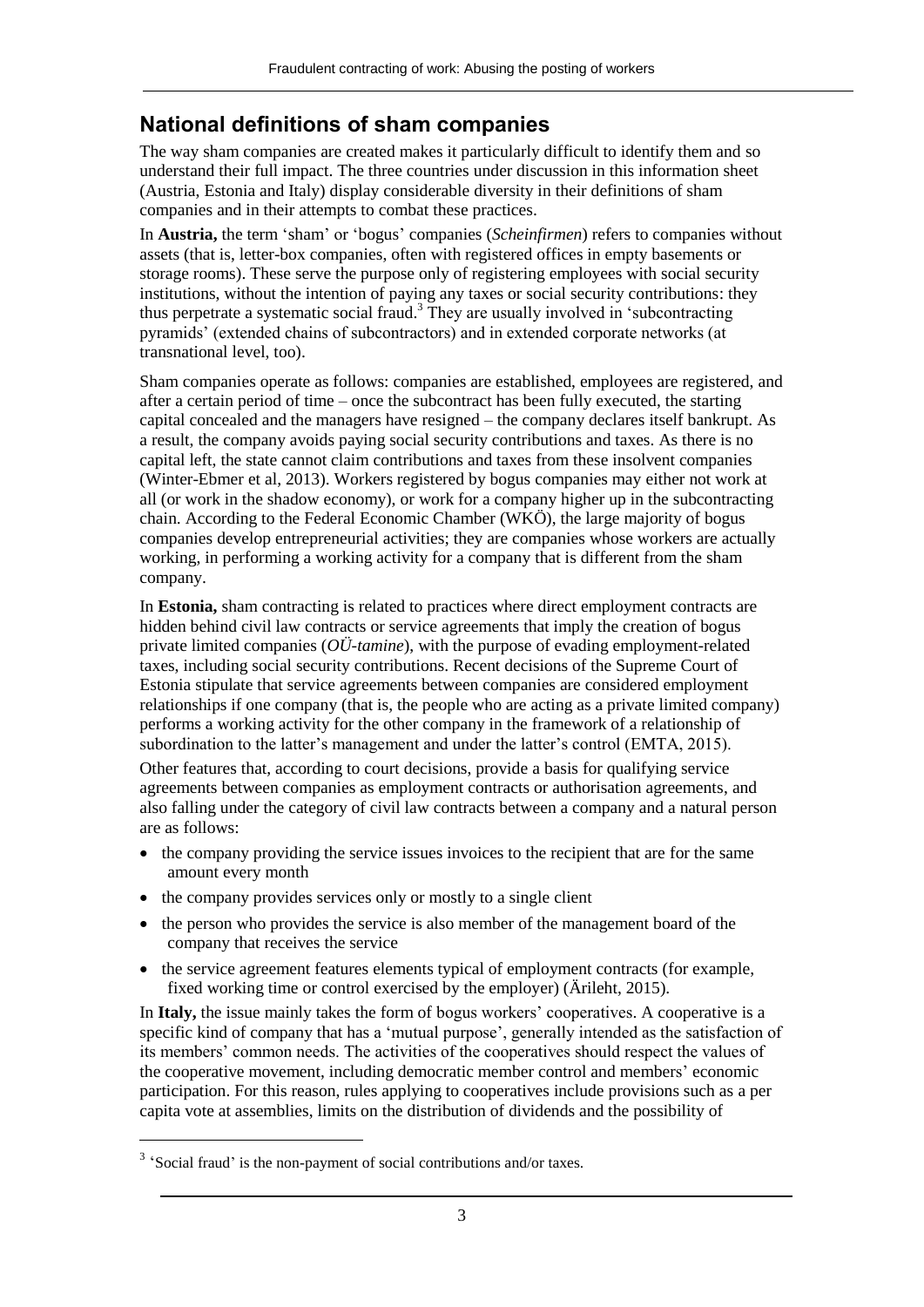distributing a share of the surplus according to the amount of work undertaken by each member (the so-called 'patronage dividend', *ristorno*). A workers' cooperative member is, therefore, both one of the owners and a worker of the company. Bearing this in mind, frauds are related to situations where workers do not exercise any influence over the decisions of the company. Rather, decisions are centralised within a managerial group, which protects its own interests. In reality, then, the cooperative acts as a private company, with one or more managers behaving as the employers.

Fraud is also associated with cases where the cooperative is in reality a branch of the main client (usually the only client) and is directed by it, despite the client being formally involved only in a subcontracting agreement. While doing so, the actual employer aims to bypass liability for wages, social security contributions and other duties characterising employment relationships.

Furthermore, cooperatives can lawfully reduce pay by means of assembly decisions in the case of 'crisis' and adjudicate on other aspects concerning the employment relationship with their members in their statutes and internal regulations. While these possibilities are legal for cooperatives, the choice of this structure with the only aim being to reduce workers' rights is fraudulent.

Apart from abuses of these provisions, directly linked to the legal status of cooperatives, there are many other ways in which bogus cooperatives circumvent the applicable minimum wages, employment conditions and social security contributions. These frauds are reported in relation to other legal entities; however, the legal status of cooperatives provides actual employers with a 'shield' in case of inspections or lawsuits. The most discussed phenomenon is the application of collective agreements signed by less representative social partners or even by social partners existing only on paper (so-called 'pirate contracts'), thus legitimising companies to stick to less onerous employment conditions than those set out by the most representative social partners.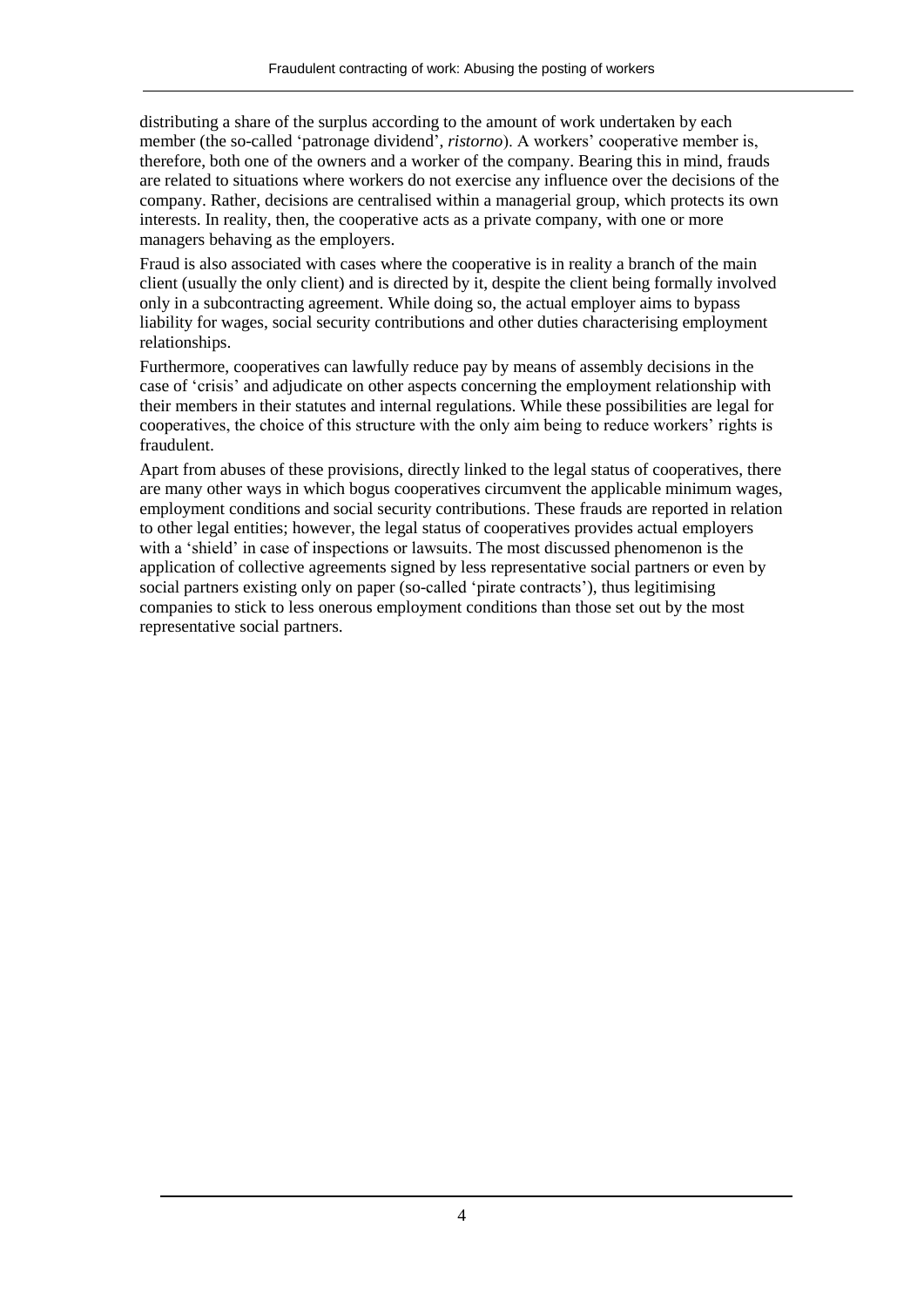## <span id="page-5-0"></span>**Difficulty of assessing scale of problem**

Quantitative data are not fully available for fraudulent practices in general. Estimates become even more difficult in the case of sham companies, given the need to take into account a number of factors.

In **Austria***,* sham companies have featured prominently in political discussions as they have become a greater problem: a new law introduced in 2016 is specifically targeted at combating such companies (Act against Social Fraud – *Sozialbetrugsbekämpfungsgesetz*, SBBG; see below). The use of sham companies is prevalent in the construction sector, but also in the cleaning and small transport sectors. These sectors share several characteristics, such as being labour intensive and involving work that cannot be delocalised but has to take place on site. According to the stakeholders interviewed, registered employees of bogus companies belong to all age groups, with an overrepresentation of workers with a migrant background. Often, they are migrant workers and cross-border workers from Member States that joined the EU after 2004. Depending on the sector, both male and female workers are involved. While the cleaning sector is female dominated, the construction sector is male dominated, with a high prevalence of blue-collar workers. In most cases, but not all, the workers are aware that they are hired by a bogus company. The occupations in which they are employed are generally those requiring low-level qualifications. However, in the construction sector, the phenomenon also affects skilled workers, such as metalworkers and workers in the dry construction segment.

In **Estonia***,* there are no reliable estimates enabling the sectors where the phenomenon is more widespread to be identified. However, the interviewees from the Estonian Labour Inspectorate and the Estonian Trade Union Confederation (EAKL) pointed to two crucial practices that have gained public attention. First, in public procurement procedures for transport services, there have been cases in which bids have been assessed as unreasonably low, leading to suspected use of bogus self-employment or service contracts to hire bus drivers. Second, there have been cases in which a board member of a company provides management services to the same company, under a service agreement between companies. In this case too, there are many ways to pay lower taxes (and social security contributions).

There is no information available on how many companies could be implementing fraudulent practices. In 2015, more than 23,000 companies (almost 25% of all companies) did not pay labour taxes; however, this figure also includes inactive companies and those without employees (EMTA, 2015).

In **Italy,** the issue of bogus cooperatives is a recognised political problem, especially widespread in the construction and tertiary sectors. In the tertiary sector, cooperatives are usually active in logistics, accommodation and large-scale retail trade, as well as in other services to enterprises (especially cleaning, reception, private surveillance and porterage for hotels and tourist villages) and for public administration (welfare services). Workers in bogus cooperatives are often migrants.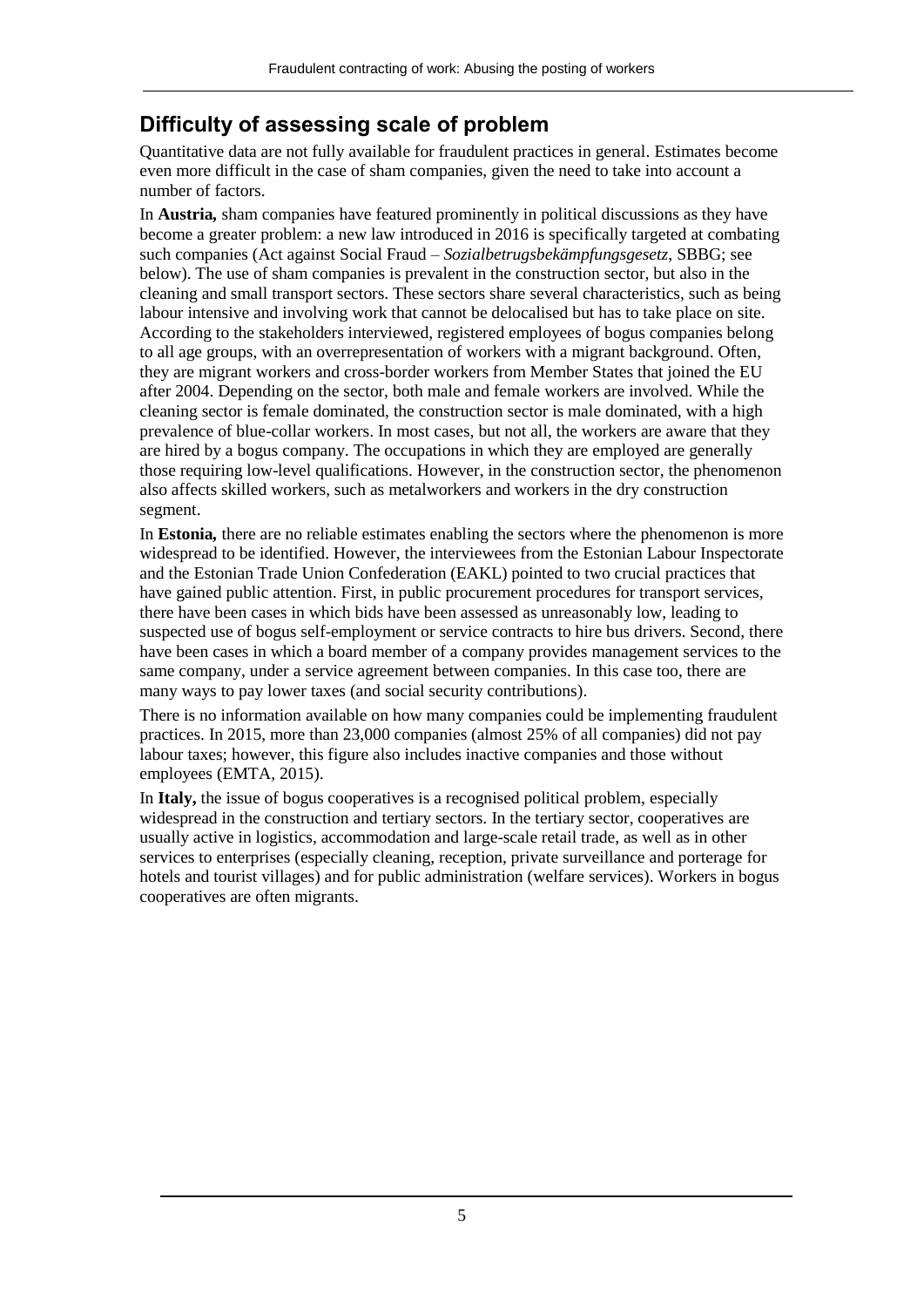# <span id="page-6-0"></span>**Drivers and enablers of fraudulent practice**

Among the drivers, avoiding costs and employers' obligations are the most relevant. In terms of enabling factors, lack of clarity of regulation, the difficulties of control and the vulnerability of the workers are of concern.

## <span id="page-6-1"></span>**Drivers – reducing costs and avoiding liability**

One of the main objectives of the creation of a sham company is **reducing costs** – principally, saving on social security and employment-related taxes. For instance, **Austrian** sham companies are used in subcontracting chains to save costs, these companies not paying any employment taxes or social security contributions. Similarly, **Italian** cooperatives benefit from favourable taxation regulations, especially when most of the activities are performed by their members (*cooperative a mutualità prevalente*), or when they are registered as 'social cooperatives' (cooperatives managing social and educational services or the employment of disadvantaged people). This favourable taxation context, then, encourages fraudulent practices. In **Estonia,** the considerable differences between labour and corporate taxes lead to companies disguising employment by contracting work through civil law contracts and private limited companies. In some cases, employees (for instance, board members) may also be interested in providing services to a company through their own private limited company, instead of entering into an employment contract: in these cases, employment-related taxes need not be paid and the entire remuneration is paid directly to the private limited company. The owners of the latter can then decide how much they will keep for themselves as a salary and how much they will pay out as dividends; there is considerable leeway and no transparency about the distribution. However, it can have a considerable impact on taxes and public finances.

In all three countries, the aim of fraud is also to **avoid liability** with regard to employees in terms of such aspects as remuneration, working time, annual leave, health and safety, and/or social security contributions.

## <span id="page-6-2"></span>**Enabling factors: institutional features and vulnerability of workers**

Institutional factors are more important in Italy than in Austria and Estonia in terms of enabling this type of fraud – notably, the lack of clarity of existing regulation. In **Italy**, legal provisions concerning outsourcing hamper the proper sanctioning of frauds. As rephrased by Legislative Decree 276/2003 (the 'Biagi Law'), the criteria identifying a sham company are quite vague, only requiring proof that 'the actual employer organises the means of production of the subcontractor and runs the business risk'. Before the reform, the 'ownership' of the means of production was sufficient to identify the real employer. In addition, the 'Jobs Act' (Eurofound, 2015) removed from criminal law the 'fraudulent labour intermediation', which sought to punish intermediation aimed at 'avoiding the application of compulsory law or collective bargaining provisions'. As a consequence, this has limited the power of inspectors to rule on the hiring of workers fraudulently employed through a bogus cooperative. The ambiguities of the legislation – along with a limited number of inspectors and consequently inspections – create significant problems of enforcement.

In **Austria** also, the use of subcontracting chains or subcontracting pyramids is considered a general practice, as public authorities face difficulties in removing sham companies from the market. However, as indicated above (and unlike Italy), the legal framework has been significantly reshaped in an attempt to reduce the possibility of implementing long subcontracting chains and to improve controls over sham companies.

Finally, attention should be drawn to how the vulnerability of the workers can enable this kind of fraud. In **Italy,** members of bogus cooperatives, especially if they are migrants not familiar with the Italian language, are often unaware of their contractual position towards the cooperative, and of the legal framework covering cooperatives and of the rights this entails (such as participation in assemblies). In contrast, in **Austria**, where a significant share of the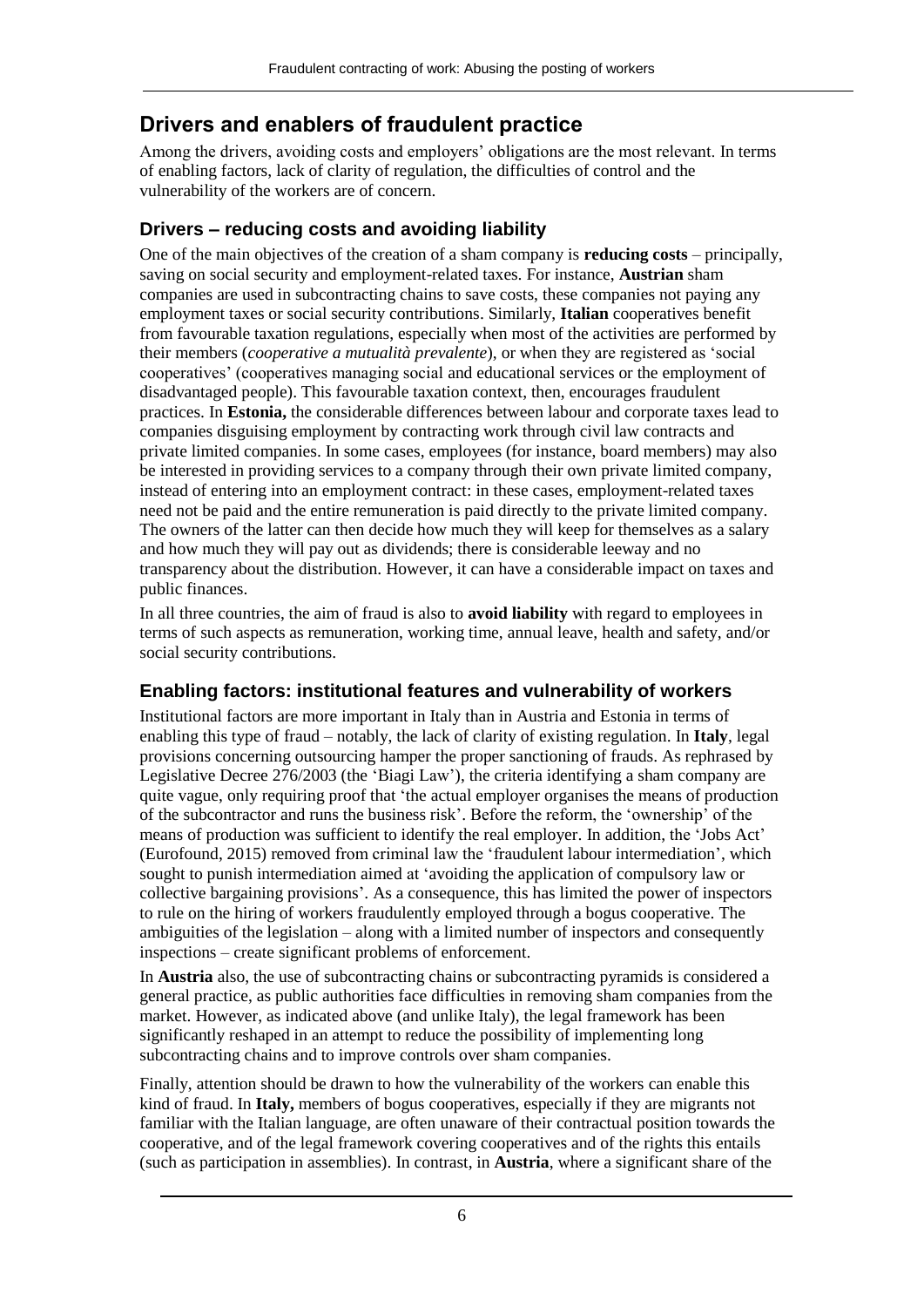workers employed in bogus companies have a migrant background, those interviewed said that they are usually aware of the fraud. Nevertheless, given their weaker bargaining power and lack of alternative employment opportunities, they accept the situation. Furthermore, the roles and competencies of trade unions, acting for and representing workers, are brought into question by these 'sham constructions'.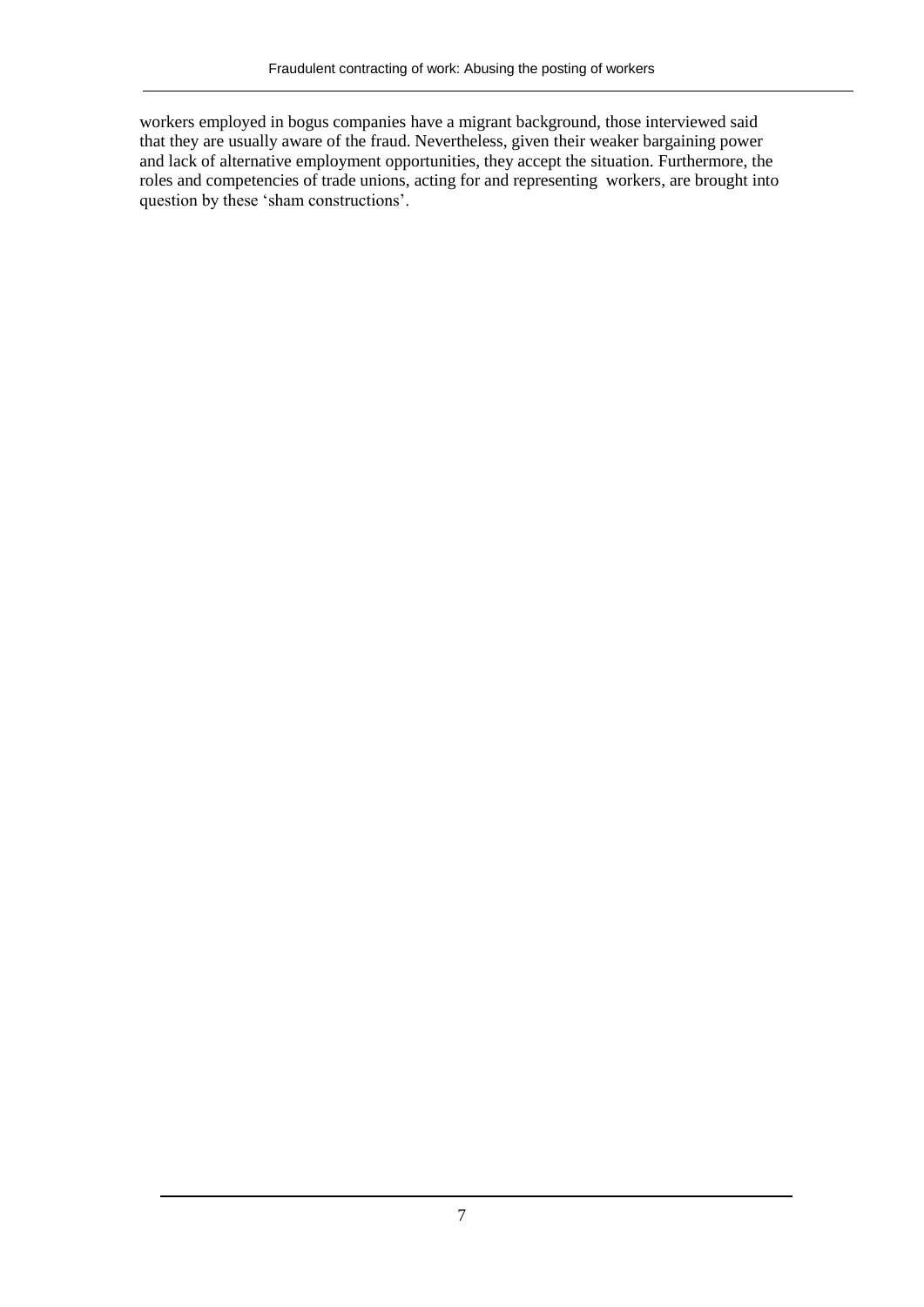# <span id="page-8-0"></span>**Consequences of fraudulent practice**

#### <span id="page-8-1"></span>**Impact on business competition**

No specific effects on business competition in **Estonia** were systematically reported, beyond a mention that fraudulent forms of contracting work could affect fair business competition, as labour costs depend on whether the worker is formally employed or hired under a civil contract.

The creation of sham companies and their effect on competition are more obvious when subcontracting is also involved. In **Austria**, it has been noted that sham companies are very often part of pyramids of subcontracting chains. Principal contractors never subcontract part of the work to a sham company directly, as they are themselves checked thoroughly before a contract is awarded. Principal contractors are, however, fully aware that a few steps further down the subcontracting chain, sham companies are used because otherwise the business would no longer be profitable. According to WKÖ, companies in the ancillary building trade argue that principal contractors push them to save costs, thus encouraging them to subcontract to bogus companies. Competition between companies becomes even fiercer with the use of sham companies. Not all companies participate, but those that do not face a significant competitive disadvantage. Fraudulent behaviour thus has a considerable effect on business competition. Large, industrial enterprises are usually among the 'winners', whereas the losers are small and medium-sized enterprises (SMEs) further down the subcontracting chain.

In **Italy**, one of the main cooperatives' organisations, the National Association of Cooperatives and Benefit Societies, noted that bogus cooperatives have two negative effects. First, they bring about social dumping and unfair competition, especially by authorising saving on labour costs. Second, the practice of signing 'pirate contracts' damages the credibility of all cooperatives.

According to the representative from the Italian Joint National Committee for Building Workers' Welfare FundsCNCE (the main paritarian institution of the construction sector), the company at the top of the subcontracting chain does not necessarily subcontract work to bogus cooperatives in order to save costs, but rather might be unaware of the employment conditions applied by its subcontractors and lack any control over them. A cumulative trend has been noted, with bogus cooperatives being likely to commit other frauds in terms of the quality of the materials used or by employing a workforce that lacks the necessary skills, with obvious consequences on work quality and competitiveness.

## <span id="page-8-2"></span>**Impact on working conditions and workers' rights**

In the three countries covered by this information sheet, workers employed in bogus companies generally experience poorer working conditions in terms of wages, working time or health and safety. However, as the term 'bogus company' embraces different fraudulent practices, the process through which these negative effects are produced differs.

In **Austria**, employees of a subcontracting company – even a sham one – do not usually experience wage dumping to a large extent, as collective agreements are generally complied with. Nonetheless, as WKÖ points out, fraudulent practices – operating beyond the reach of regulation – lead to reduced incomes. For instance, declared wages do not correspond to the amounts actually received. Workers in sham companies are often forced to give back a share of their pay in cash. According to an inspector from the Vienna Local Insurance Fund (*Wiener Gebietskrankenkasse,* WGKK), this share can amount to as much as two-thirds of the pay. Moreover, in the specific case of the construction sector, bogus companies may avoid paying contributions to the sectoral fund in charge of intermediating a number of wage elements, including holiday pay and severance pay, which are therefore denied to the workers in question. In addition, if sham companies become insolvent (which they usually do) and any wages are outstanding, the latter end up being borne by taxpayers, as these are eventually paid by the Insolvency Payment Fund (*Insolvenzentgeltfonds*). Frauds involving pay may also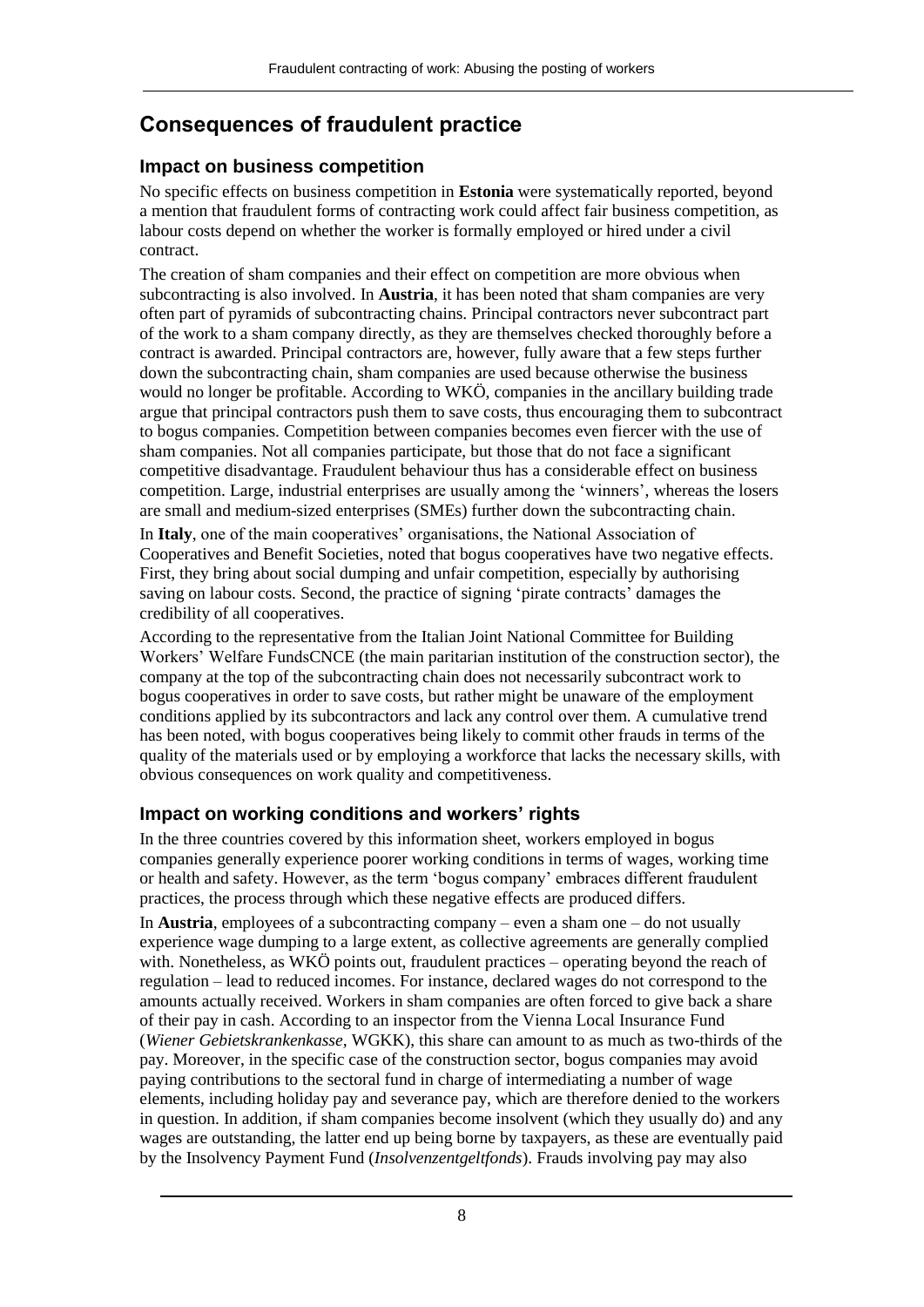entail contracts displaying shorter hours than those actually worked. Negative effects on working time were also highlighted in the interviews. Practice shows that workers in sham companies often work longer hours and enjoy few rest breaks. As a consequence, proneness to work-related accidents increases strongly.

In **Estonia,** entering into a contract with a private limited company – rather than establishing a labour contract with an employee – allows the company to bypass all the regulations on employee remuneration, working time, annual leave, and health and safety, as in cases where workers are contracted as self-employed. Here, the stakeholders interviewed pointed out that civil contracts, as with employment contracts, sometimes contain provisions on working time (for instance, they specify the daily time span within which workers are supposed to perform their working activities). This example points to cases in which companies avoid entering into proper employment relationships but still seek to control the working process. It also highlights that civil contracts sometimes set out a service price that is below the national minimum wage, as stipulated by collective bargaining agreements (which are not applicable outside employment relationships). According to a labour inspector, the issue of occupational health and safety is the most crucial in terms of working conditions. There is no systematic information on differences in occupational health and safety conditions between workers under 'civil law contracts' and workers in 'employment contracts'; nevertheless, various elements show that people under civil law contracts are less protected in this regard, as the owner of a site has fewer legal obligations towards them. In addition, entitlement to social security benefits is hampered because the coverage enjoyed by a self-employed worker or owner of a private limited company is much less than that enjoyed by an employee.

In **Italy,** depending on the different types of fraud implemented, workers can have a wide range of rights negated, mainly in terms of wages, paid leave, protection against dismissals and the safeguarding of health and safety at work. The enjoyment of these rights can be diminished when employees are covered by rules set out by assembly decisions, statutes or pirate contracts that establish less favourable working conditions. For instance, in some cases the statutes of bogus cooperatives were found to suspend members' right to continue working during pregnancy. The possibility of recovering loss of pay by means of tribunals is also discouraged. In particular, the interviewee from the Italian Federation of Workers in the Trade, Tourism and Service Sectors (FILCAMS) stressed that there are cases of migrant workers being moved from one cooperative to another. While doing so, they are asked to sign statements by which they waive all their previous rights in terms of unpaid wages, in exchange for a small lump-sum payment. And, as in Austria, bogus cooperatives may also fraudulently go bankrupt in order to avoid paying wages and social security contributions to the National Institute of Social Security (INPS). When this happens, workers have a very limited chance of receiving the wages owed to them, and INPS may incur losses because of unpaid contributions.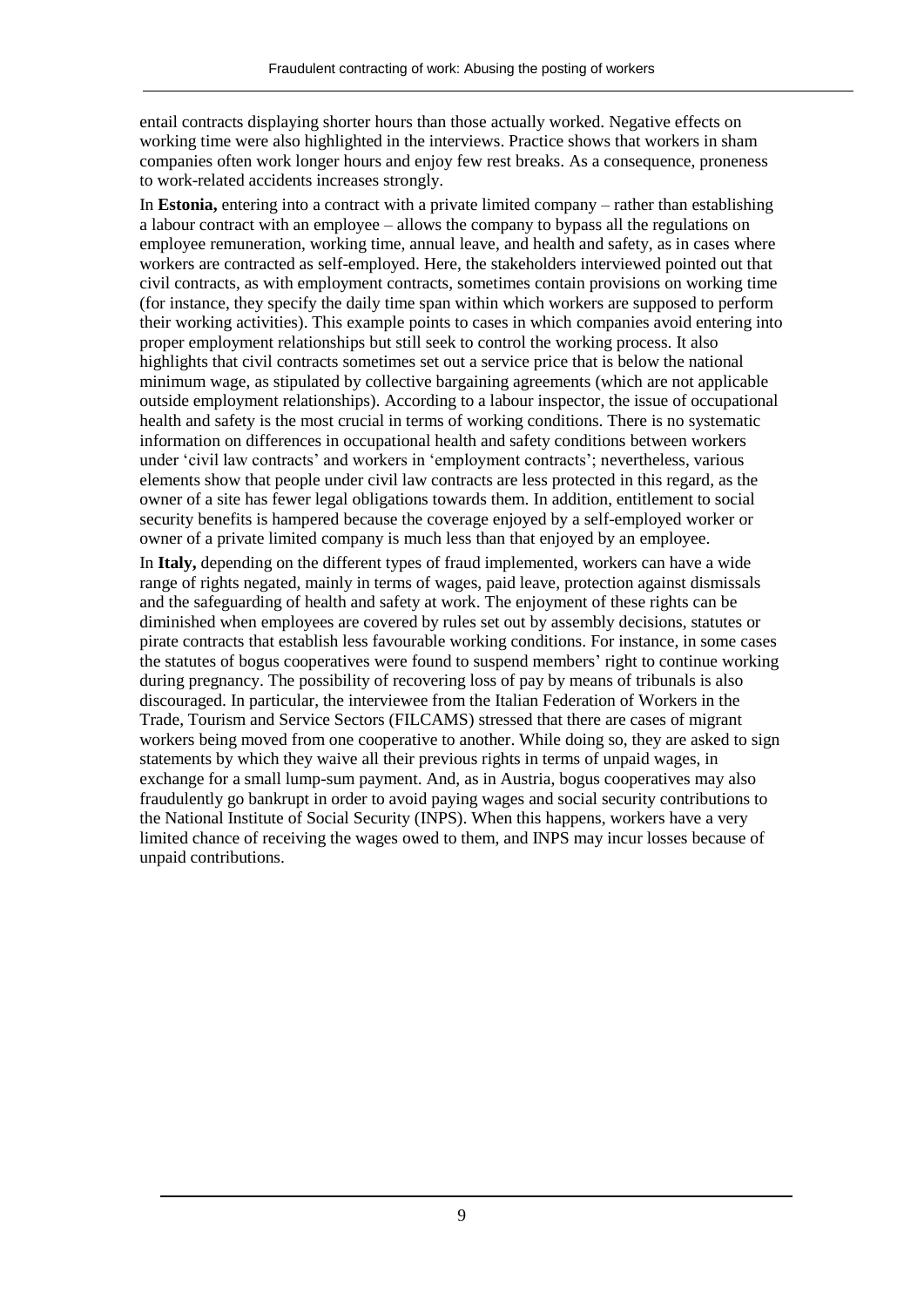## <span id="page-10-0"></span>**Measures to address issue**

A variety of actions have been taken in the three countries – regulatory reforms, social partners initiatives and court cases.

## <span id="page-10-1"></span>**Policy reforms**

**Austria** directly addresses the issue of bogus companies through the Act against Social Fraud (*Sozialbetrugsbekämpfungsgesetz,* SBBG), effective from 1 January 2016. This act aims at simplifying the identification and punishment of bogus companies' liability as contractors. A variety of measures is displayed, addressing faster procedure, transparency and impacts on the workers.

The act envisages an accelerated procedure to identify and prosecute bogus companies faster. It works as follows. When there is reasonable suspicion that an undertaking is a bogus company, it is informed in writing. The company then has one week to file an objection. If an objection is put forward, the authorities investigate with a view to determining whether the undertaking concerned is bogus; if no objection is made, the authorities automatically rule that the undertaking concerned is a bogus company. The Ministry of Finance makes a list of bogus companies available online; once placed on the list, registration of employees at the company is no longer possible.

This online list also informs contracting companies which potential subcontractors are, in fact, bogus, and assumes that they will take this into account when hiring subcontractors. If a contracting company hires a bogus subcontractor, the former is also held liable as the guarantor and payer of employees' wage claims and social security contributions.

Employees registered with companies found to be bogus are summoned by health insurance authorities and are obliged to cooperate. If they do not show up within six weeks, their insurance coverage ceases retroactively as of the day when the undertaking was declared a bogus company. If these employees can credibly demonstrate that they have performed work for the bogus company, health insurance authorities are required to investigate the employer. Should this not be possible, the contractor that engaged the bogus company is considered to be the rightful employer if it is, or should have been, aware that the subcontractor is a bogus company and if it cannot prove that the latter's employees have not done work for it. Employees are entitled to outstanding wage claims if they can provide credible proof, for example, by producing documentation – such as the employment contract.

Within the framework of the Fraud Prevention Act 2010 (*Betrugsbekämpfungsgesetz,* BBKG), customers' liability has been also extended to wage-dependent levies. This means that, if building work is being subcontracted to another company, the customer is liable for all wage-dependent levies that the subcontracted company is to pay, up to a maximum of 5% of the wages paid. According to the SBBG, the liability of contractors is increased as they are now considered both guarantors and payers.

The recent implementation of the SBBG means that it is not possible to assess its impact based on reliable research, administrative data or case law. Although all the interviewees deemed the act as highly relevant, evaluations of its expected impact differed. Interviewees from the Construction Workers' Annual Leave and Severance Pay Fund (*Bauarbeiter-Urlaubs- und Abfertigungskasse,* BUAK) claimed that their organisation had already achieved some positive results against bogus companies. They felt that absolute transparency on contracted companies and their trades, as well as on employees and their working times, would greatly facilitate the supervision and monitoring activities implemented by BUAK and other institutions. The WKÖ representative, on the other hand, was not very optimistic that the act would eradicate the use of sham companies as they are usually 'forced' into insolvency and a new one is founded immediately afterwards. All this happens faster than inspection procedures and the publication of an ad hoc list on a dedicated website. Founding a company, or even 10 at the same time, is both straightforward and legal.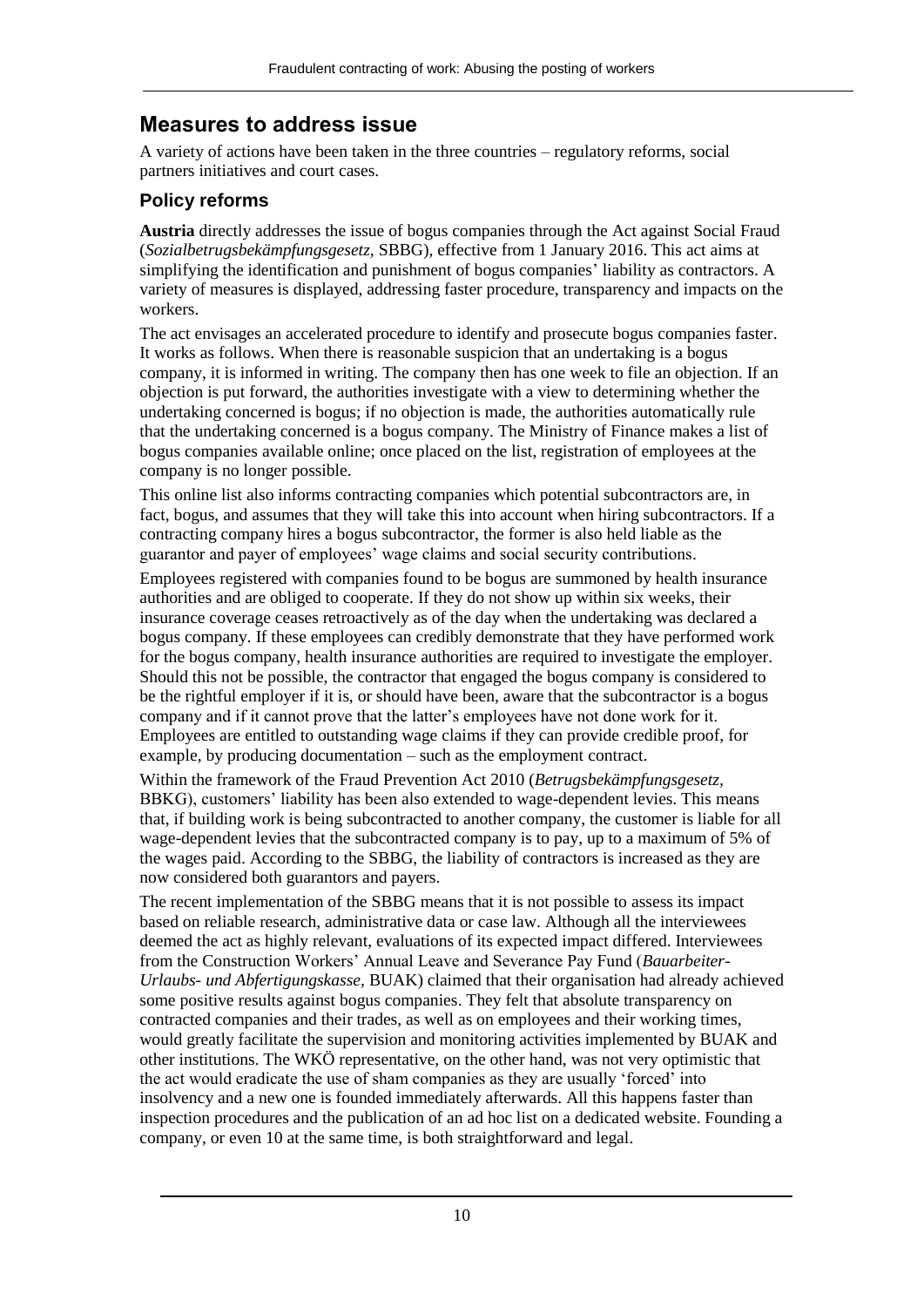In **Italy**, the parliament is examining two legal proposals, following campaigns by the social partners. These are the Charter of Workers' Universal Rights, backed by the Italian General Confederation of Work (CGIL), and a bill to tackle bogus cooperatives, backed by the main organisations representing cooperatives. The charter includes provisions aimed at ensuring equal treatment between the workers of the client and of subcontractors in the case of subcontracting of a production phase, and strengthening the applicability of rules set by collective bargaining for all employers, including rules limiting the possibility of subcontracting specific activities. The bill aims to make inspections of the mutual purpose of cooperatives more targeted and to increase sanctions for cooperatives that refuse to undergo inspections or are found to not comply with cooperatives' values.

Social partners' initiatives have also been launched in Austria and Italy. In **Austria**, the Fair Procurement! (*Faire Vergaben!*) campaign by 3 trade unions and 14 sectoral employers' groups had a considerable influence on the recent amendment to the Federal Public Procurement Act (*Bundesvergabegesetz,* BVergG). The amendment, which came into force on 1 March 2016, introduced several improvements:

- mandatory 'best bidder' principle on public building contracts of more than  $\epsilon_1$  million
- definition of 'core services': core services can be determined in public tenders and must be provided by the main contractor (they cannot be subcontracted – previously, 99.9% of a contract could be subcontracted)
- transparency on subcontracting: subcontractors must be included in the offer, and they will be checked and approved (if further subcontracting parties are added or changed, they also need to be approved)
- combating wage and social dumping: if more than two offences are registered within 12 months, contractors are excluded from future public procurement procedures.

In **Italy**, the main measure to fight bogus cooperatives is the setting up, under a memorandum of understanding signed in 2007, of the National Observatory on Cooperatives, composed of social partners and government representatives. Similar structured observatories have also been set up at local branches of the Ministry of Labour and Social Policies (Territorial Labour Office). The purpose of these bodies is to provide advice on inspections with a view to ensuring the application of sectoral collective agreements signed by the most representative social partners, as well as in relation to the planning and direction of inspections. According to the representatives of the Italian Federation of Workers in the Trade, Tourism and Service Sectors (Filcams) and the National League of Cooperatives and Mutuals (Legacoop), the activities of the observatories have yielded very different results due to the lack of inspections in some areas of the country.

In **Estonia**, recent concrete measures to tackle bogus private limited companies are related to case law developments. The Supreme Court of Estonia has made three decisions (nos. 3-3-1- 12-15, 3-3-1-25-15 and 3-2-1-82-14) supporting the position of the Estonian Tax and Customs Board [\(EMTA\)](http://www.emta.ee/index.php?lang=en) (Eurofound, 2016b). These decisions stipulated that service agreements between companies are considered employment relationships if one company (that is, the people who are acting as a private limited company) performs work for the other company in the framework of a relationship of subordination to the latter's management and under the latter's control (EMTA, 2015). Therefore, when an actual employment relationship is hidden behind a service agreement between companies with the purpose of evading employment-related taxes, EMTA is now empowered to redefine those agreements as employment contracts, obliging the companies to pay employment-related taxes. EMTA has announced that it would possibly contact those companies that allegedly use fraudulent schemes and ask them to change their practices. Most are small companies, but EMTA has stated that it would start with larger companies whose tax payments would give higher revenue (Õepa, 2015). So far, EMTA has contacted around 200 companies, as against the overall 23,000 companies (not all fraudulent) that are not paying employment-related taxes.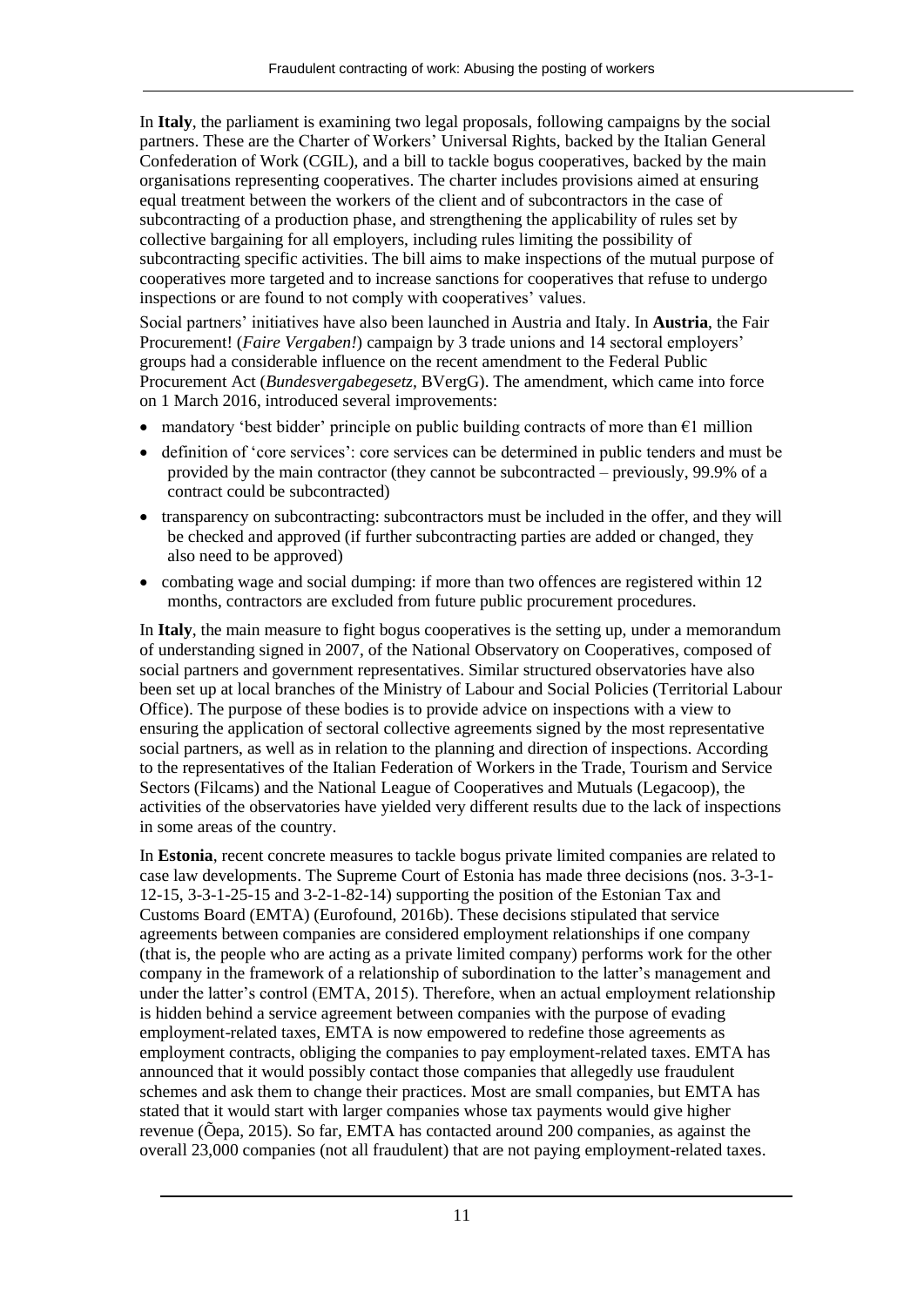# <span id="page-12-0"></span>**Policy pointers**

In addition to well-known measures, such as running preventive awareness-raising campaigns and increasing systematic fines, there should be a greater focus on **targeting sham companies** through rules on procurement and subcontracting.

**Public procurement:** Responsible public procurement, including labour clauses or requirements on direct employment, can be used to set an example and so reduce bogus contracting, especially in sectors such as construction.

**Subcontracting chains:** Rules on subcontracting should neutralise the possibility of making profits by applying unfair working conditions.

A number of aspects should be considered, including the **strategic role of social partners** in setting the 'rules of the game' at multiemployer level, the regulation of joint liabilities between the client and subcontractors, and criteria to identify and punish the real employer.